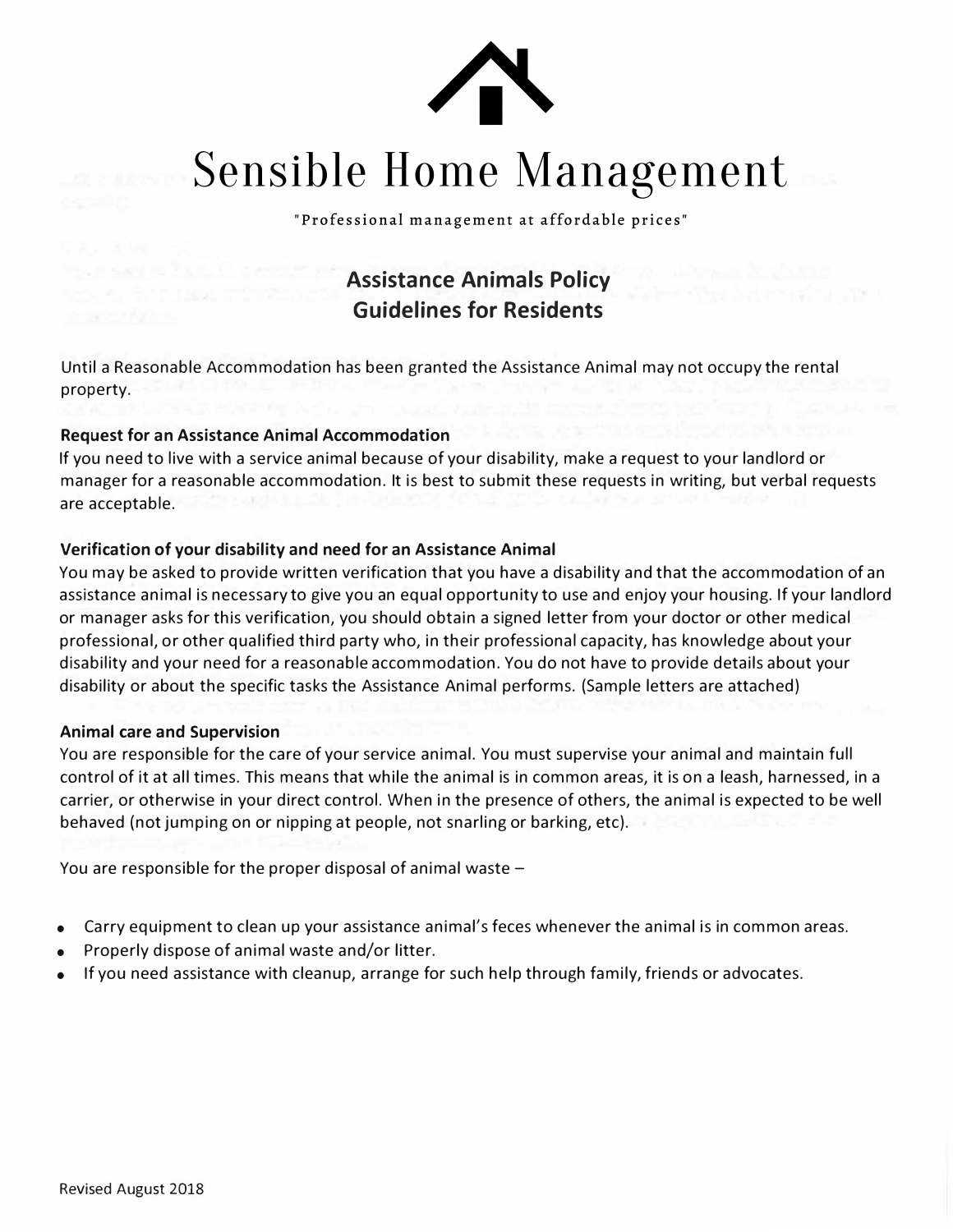## **SAMPLE LETTER**

## **REQUEST FOR REASONABLE ACCOMMODATION**

*Applicants or residents may use a letter with this type of language when requesting to live with an assistance animal as a reasonable accommodation. Use of this form is NOT required, but it is recommended that you document accommodation requests in writing.* 

Date: \_\_\_\_\_\_\_\_\_\_\_

To: Sensible Home Management 1911 SW Campus Dr, 154 Federal Way, WA 98023

RE: \_\_\_\_\_\_\_\_\_\_\_\_\_\_\_ (Address of Rental Property)

I have a disability as defined by the fair housing laws. I use an assistance animal to assist me with the functional limitations related to my disability. My service animal enhances my ability to live independently, and to use and enjoy my housing fully.

Type of assistance animal (dog, cat, etc): \_\_\_\_\_\_\_\_\_\_\_\_\_\_ \_

As an accommodation for my disability, I request that you:

| Waive the "no pet" policy                |  |
|------------------------------------------|--|
| Waive the pet weight/height restrictions |  |
| Waive pet deposit or fees                |  |
| Other:                                   |  |

I have attached a letter from a medical professional or other qualified third party who, in their professional capacity, has knowledge about my disability and my need for a reasonable accommodation. The letter verifies that I have a disability as defined in the fair housing laws, and that I have a disability-related need for a service animal.

Please advise me of your response to my request for an accommodation by [1431].

| Signed: |  |  |  |
|---------|--|--|--|
|         |  |  |  |

Printed Name, Address & Phone Number: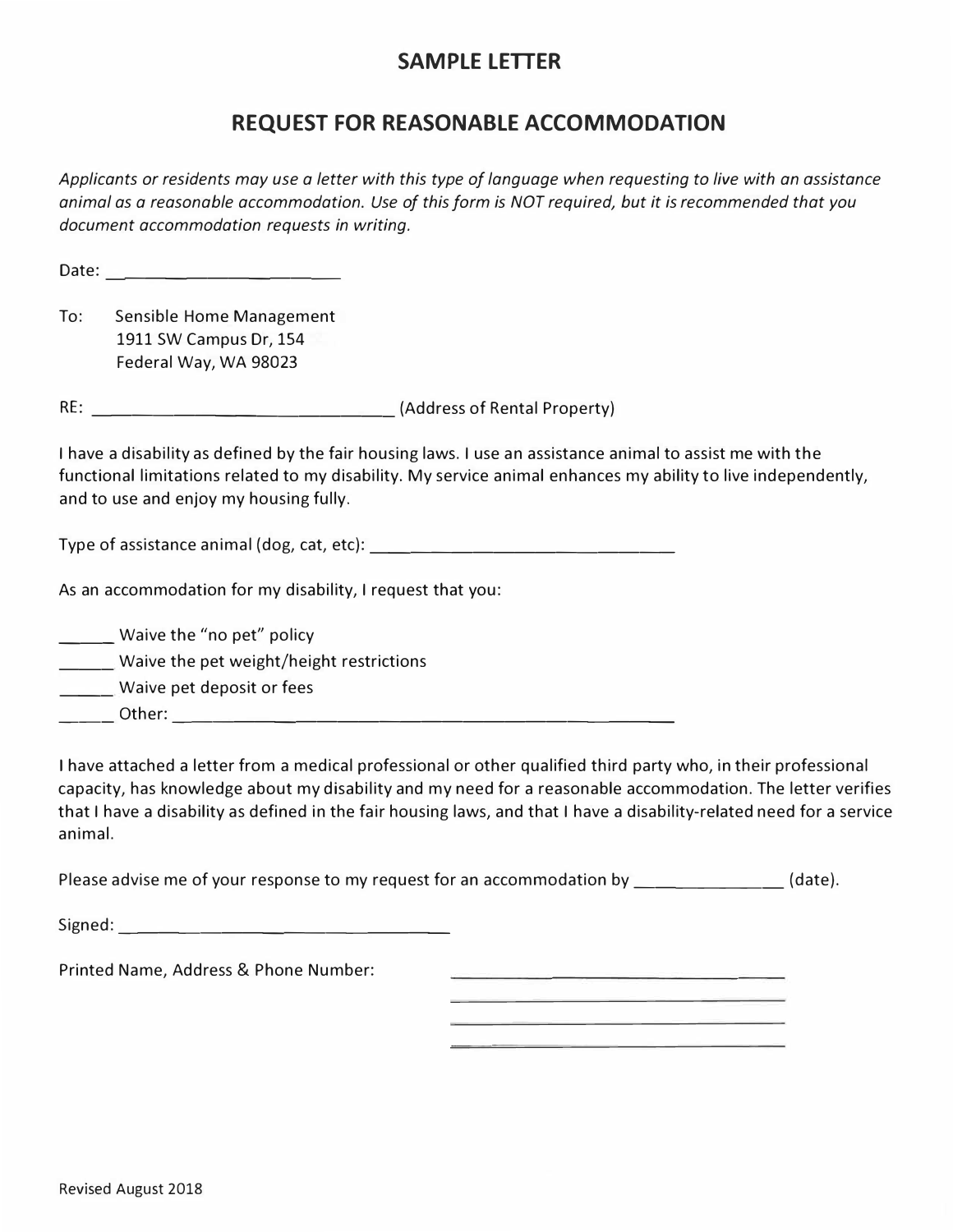## **Guidance for Health Care and Qualified Professionals: Verifying Reasonable Accommodation and Modification Requests**

Dear Health Care Provider or Qualified Individual:

Fair housing laws allow an individual who has a physical, mental, or sensory disability to request that a housing provider grant him/her a reasonable accommodation (a change in rules, policies, or practices) or reasonable modification (a structural change to a dwelling). Once an applicant or resident has made a request, a housing provider may ask that the person obtain written verification of disability and/or verification of the need for the accommodation, if not obvious or known.

Verification of disability or need for an accommodation may come from a medical professional, peer support group, non-medical service agency, or a reliable third party who is in a professional position to have knowledge about the person's disability and/or need for accommodation. The verification should state that the person meets the fair housing definition of disability, and that the requested accommodation is necessary and is related to the disability.

For the purposes of requesting a reasonable accommodation or modification in housing in Washington state, **disability is defined as "the presence of a sensory, mental, or physical impairment that: (i) is medically cognizable or diagnosable or (ii) exists as a record or history or (iii) is perceived to exist whether or not it exists in fact."** Additionally, "a disability exists whether it is temporary or permanent, common or uncommon, mitigated or unmitigated ... or whether or not it limits any other activity .... " (RCW 49.60.040)

#### **The verification letter should include the following items:**

I. **Qualification of person** writing the verification letter.

II. **Nature of relationship** the professional has with the person making the request. Ill. **Statement that** the person has a disability that meets the state definition above. **Important Note:** Revealing a diagnosis puts an individual at risk of additional discrimination. Before naming a specific diagnosis or category of disability, obtain the person's informed consent.

IV. **Describe how the accommodation or modification requested is necessary** to afford the person the equal opportunity to access housing, maintain housing, or for full use and enjoyment of the housing or housing related service. Because housing providers must make only those accommodations or modifications that are necessary, be sure to use words like: "necessary," "essential," "prescribed"; when describing that the condition creates a need for the accommodation or modification. The role of the verifier is to establish that the need derives from the disability.